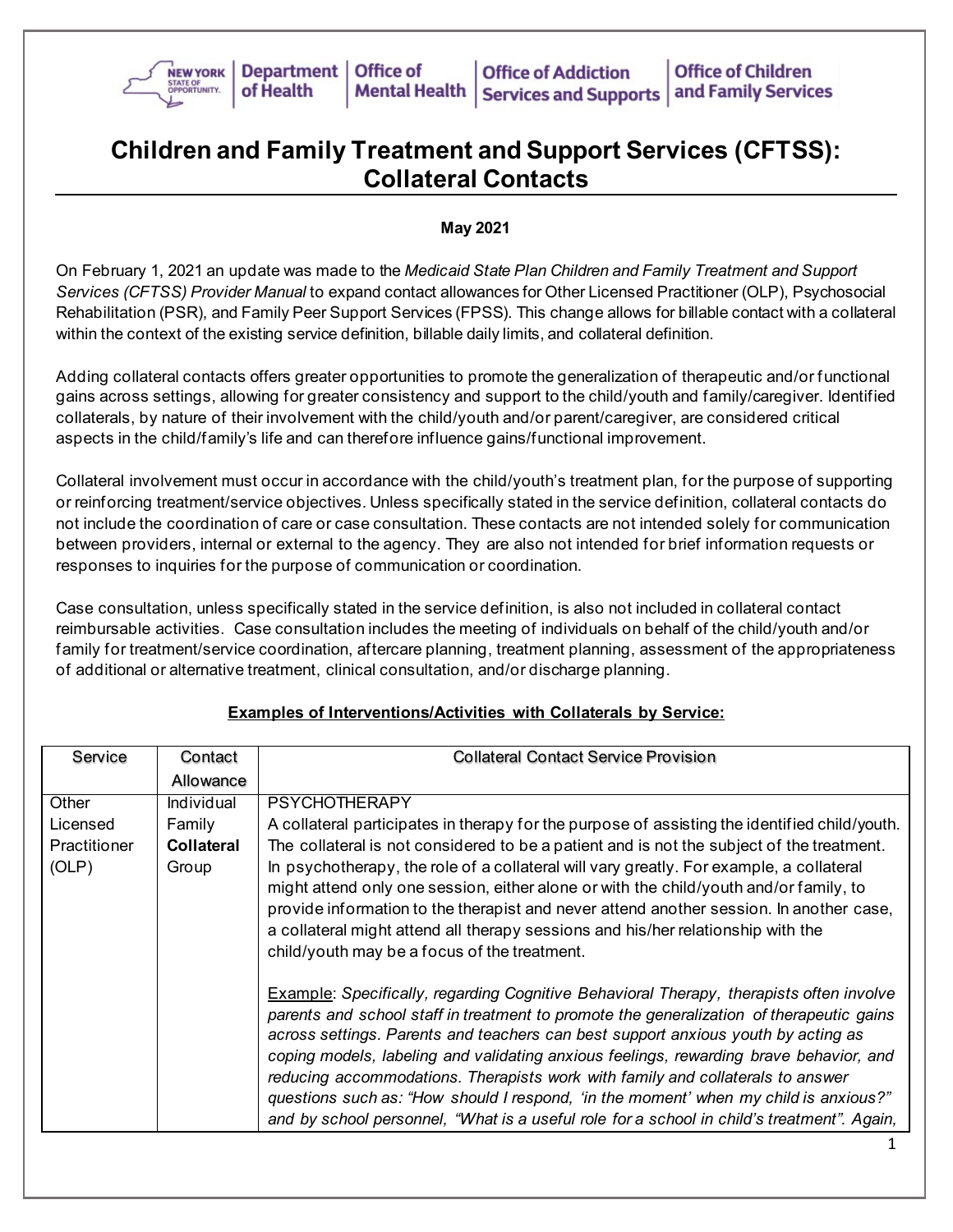|                                                            | <b>NEW YORK</b><br>STATE OF<br>OPPORTUNITY.            | Department<br><b>Office of</b><br><b>Office of Children</b><br><b>Office of Addiction</b><br>of Health<br><b>Mental Health</b><br>and Family Services<br><b>Services and Supports</b>                                                                                                                                                                                                                                                                                                                                                                                                                                                                                                                                                                                                                                                                                                                          |
|------------------------------------------------------------|--------------------------------------------------------|----------------------------------------------------------------------------------------------------------------------------------------------------------------------------------------------------------------------------------------------------------------------------------------------------------------------------------------------------------------------------------------------------------------------------------------------------------------------------------------------------------------------------------------------------------------------------------------------------------------------------------------------------------------------------------------------------------------------------------------------------------------------------------------------------------------------------------------------------------------------------------------------------------------|
| Community<br>Psychiatric                                   | Individual<br>Family                                   | the parent and/or teacher, in this example, are not the patient/client but are critical<br>aspects in the child's life and can therefore influence gains/functional improvement.<br><b>LICENSED EVALUATION</b><br>Collateral contacts may be used to provide a clear picture of the child/youth's<br>behavioral patterns and other contextual information to inform case conceptualization.<br>However, information obtained via collaterals should never serve as a sole resource to<br>inform service planning and/or service provision.<br>CPST service components are intended to inform, develop, and implement skills to<br>support the child/youth's functioning. Collateral involvement is for the purpose of                                                                                                                                                                                          |
| Supports and<br>Treatment<br>(CPST)                        | <b>Collateral</b><br>Group                             | reinforcing and supporting these activities.<br>Example: Every weekday, after school, the enrolled child spends the afternoon with the<br>family's neighbor until the parents return home from work. Given the amount of time spent<br>with the child and their relationship, the neighbor has been identified as a collateral.<br>Psychoeducation is provided to the neighbor via CPST to educate on strategies that can<br>be employed to support the child's needs while in the care of the neighbor.                                                                                                                                                                                                                                                                                                                                                                                                       |
| Psychosocial<br>Rehabilitation<br>(PSR)                    | Individual<br>Family<br><b>Collateral</b><br>Group     | To further support the child/youth's functional gains across various setting/natural<br>environments (i.e., school, home, community, work) and relationships, collateral<br>contacts may be used to share and practice strategies so that the skills implemented<br>with the child/youth may be further supported and reinforced.<br>As such, collateral contacts for PSR should include individuals that have a role in the<br>child/youth's life that may support the implementation of learned skills.<br><b>Example:</b> After conducting a session with the enrolled child, the PSR meets with the<br>parent/teacher/etc. to review and reinforce the skills (e.g., journaling; community/social<br>integration; scheduling/routine establishment/reinforcement, etc.) reviewed/practiced in<br>the PSR session to support the implementation of skill across various settings in a<br>consistent manner. |
| <b>Family Peer</b><br>Support<br><b>Services</b><br>(FPSS) | Individual<br><b>Collateral</b><br>Group<br>Individual | The FPSS may work with collateral contacts to inform and support the importance of<br>ensuring the family receives the necessary assistance and support to help them meet<br>their child/youth's needs effectively. These activities would fall within the following<br>service components:<br>Engagement, Bridging, and Transition Support<br><b>Community Connections and Natural Supports</b><br><b>Example:</b> Trying to manage a child's mental health needs may result in parent/caregivers<br>disengaging from natural supports/community connections, causing isolation and strain.<br>The FPSS could serve as a bridge between the family and collaterals by providing<br>information and reinforcing the need for support; minimizing stigma.<br>COLLATERAL CONTACTS NOT ALLOWABLE                                                                                                                  |
| Youth Peer<br>Support<br>(YPS)                             | Group                                                  |                                                                                                                                                                                                                                                                                                                                                                                                                                                                                                                                                                                                                                                                                                                                                                                                                                                                                                                |

As a reminder, when determining collateral involvement and which collateral(s) may best support the child and family, it is important to work with the family/caregiver to consider appropriateness.